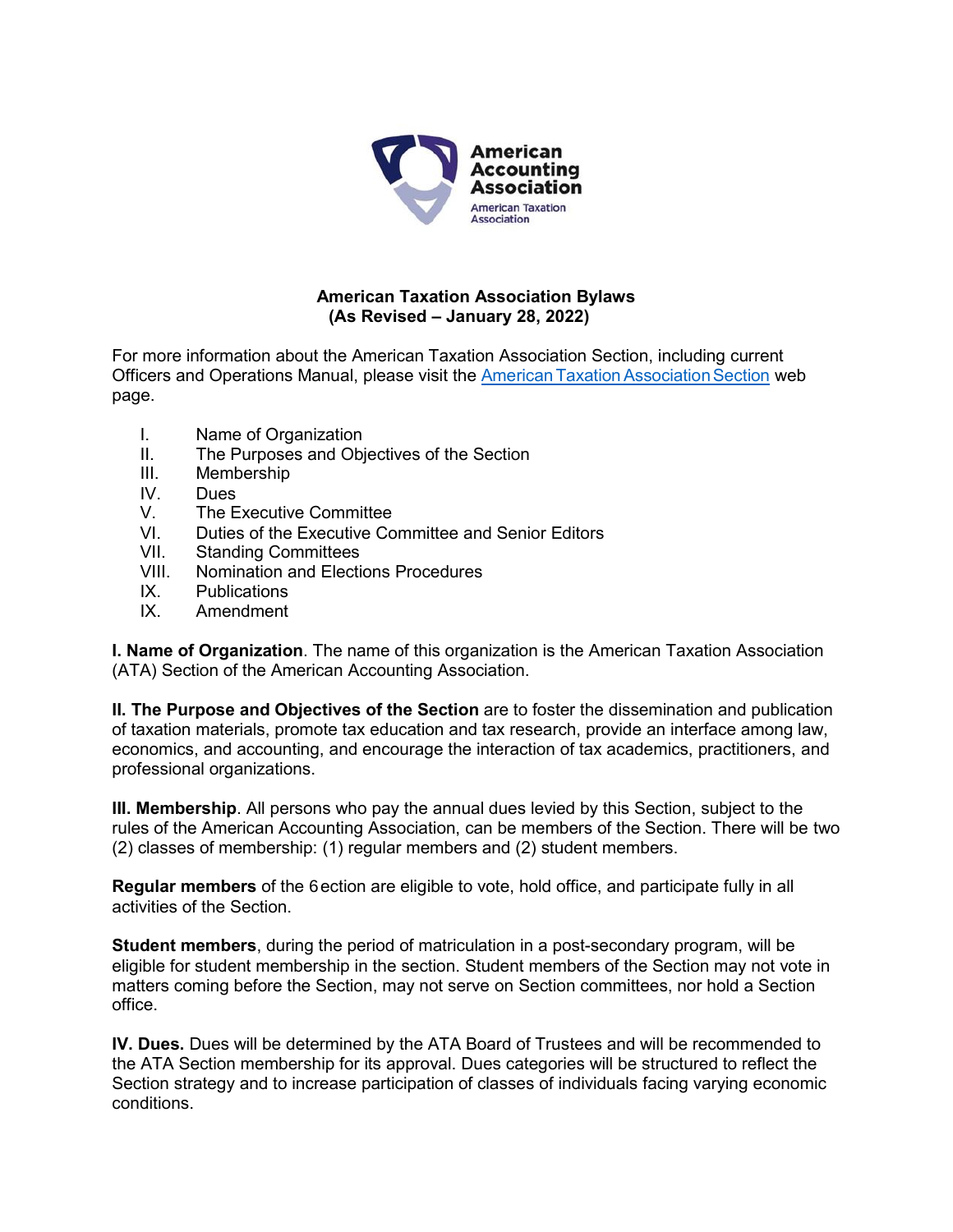**V. The Executive Committee.** The Executive Committee of the ATA Section will consist of President, President-Elect, Vice President, Vice President-Elect, Vice President-Finance, Vice President Finance-Elect, Secretary, Treasurer, Diversity, Equity and Inclusion Officer, immediate past two (2) Presidents, and Council Representative. Along with the ATA Trustees, they are responsible for directing the affairs of the Section and formulating the plans, policies, rules, and procedures they consider necessary to achieve the Section mission.

## **VI. Duties of the Executive Committee and Senior Editors**

**President.** The President serves for a one (1) year term. The President is responsible for administering the affairs of the Section including its committee activities during the term of office. The President will act as Ohair of the Executive Committee and the Board of Trustees. The President will preside at all business and Board of Trustees meetings of the Section, will appoint members to committees, and at his or her discretion, remove members from committees, and serve as a liaison between the ATA Section and AAA.

**President-Elect.** The President-Elect is elected for a one (1) year term and upon its completion, shall automatically serve as President for one CFD year. The duties of the President-Elect are to consult with the President regarding committee and program activities of the Section, and present recommendations for committee activities with related charges and supporting budget to the Board of Trustees for approval at the Annual Trustee's Meeting at the beginning of his or her term as President.

**Vice President.** The Vice President serves a one (1) year term. The duties of the Vice President are to assist the President in administering the affairs of the Section, chair the Midyear Meeting, and direct and administer the affairs of the ATA in the event the President is unable to serve.

**Vice President-Elect.** The Vice President-Elect is elected for a one (1) year term and upon its completion, shall automatically serve as Vice President for one (1) year. The duties of the Vice President-Elect are to assist the Vice President in planning the Midyear Meeting, consult with the President-Elect regarding appointments to the Midyear Program Committee, and present the program for next year's Midyear Meeting to the Board of Trustees and the membership at the annual business meeting.

**Vice President-Finance.** The Vice President-Finance serves a two (2) year term. The duties of the Vice President-Finance are to facilitate fundraising activities and to serve as Chair of the Finance Committee.

**Vice President-Finance-Elect.** The Vice President-Finance-Elect is elected for a one (1) year term, and upon its completion shall automatically serve as VP-Finance for two (2) years. The duties of the Vice President-Finance-Elect are to assist the Vice President-Finance and serve as a member of the Finance Committee.

**Secretary.** The Secretary is elected for a two (2) year term. The duties of the Secretary are to record all votes and the minutes of all proceedings, maintain a current copy of the bylaws and operations manual, and maintain accurate service records of the membership's individual activities.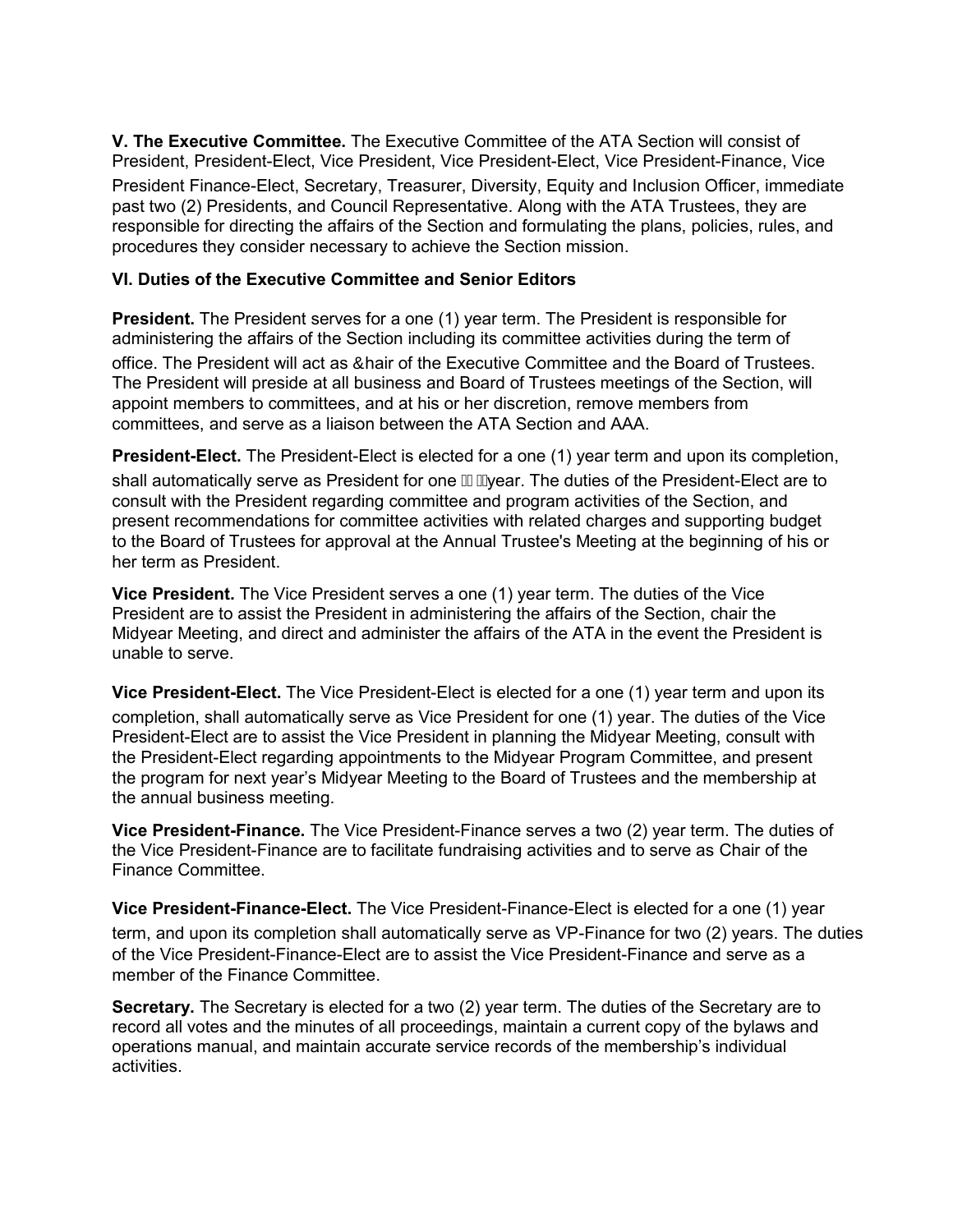**Treasurer.** The Treasurer is elected for a two (2) year term. The duties of the Treasurer are to work with AAA professional staff relative to collection and disbursement of Section funds in accordance with directions of the Board of Trustees, report to the membership and Board of Trustees on the financial affairs of the Section and provide that information for dissemination to the Section members, and assist the President-Elect in preparing the budget outlining the financial resources and requirements for the next fiscal year.

**Diversity, Equity and Inclusion Officer.** The Diversity, Equity and Inclusion Officer is elected for a two (2) year term. The duties of the Diversity, Equity and Inclusion Officer are to ensure that Diversity, Equity and Inclusion implications are considered in Section decisions and to lead the Diversity, Equity and Inclusion Committee in facilitating Diversity, Equity and Inclusion initiatives for the membership.

**Council Representative.** The Council Representative, a past president of the ATA, serves a three (3) year term and is eligible for one (1) additional three (3) year term. The duty of the Council Representative is to report in a timely manner all relevant Council meeting information to the Board of Trustees.

**Senior Editors.** Senior editors of ATA Section journals are elected for a three (3)-year term which may be extended by reappointment for a maximum of three (3) additional years beyond the initial term. The duties of a senior editor are to be responsible for the administration, content and publication of the Journal, report to the Board of Trustees and the membership as to the status and current activities of the Journal, consult with the Director of Publications as to the appointment of Editors, and appoint members of the Editorial Board. The role of an Editor is to assist the Senior Editor in determining which papers to accept for publication in the journal.

Appointments for the editorial board are for one (1) year with annual reappointments for up to two

GDedditional years.

**Filling of Vacancies.** If an officer, other than the President, is unable to serve during his/her term of office, the President shall appoint an ATA member to fill the position until the next regularly scheduled Board of Trustees meeting at which time the Board shall appoint a replacement for the duration of the unexpired term. If a Trustee vacancy on the Board of Trustees occurs before the end of a scheduled term of any Trustee, the remaining Trustees may by a majority vote, fill the vacancy. When the President cannot serve, then the duties will be assumed by the Vice President. When the Vice President is not able to serve, the Nominations Committee will nominate another candidate who will be affirmed by a vote of the membership.

## **VII. Standing Committees**

**The Board of Trustees.** At all meetings of the Board, a majority of the Trustees in office and qualified to act constitute a quorum for the transaction of business. For the purpose of transacting the business of the Section during the intervals between meetings of the Board of Trustees, the officers shall constitute the Executive Committee, with full authority to act. The regular meeting of the Board of Trustees shall be held in conjunction with the Annual Meeting of the ATA Section. Special meetings of the Board of Trustees may be called by the President or Vice President on thirty days' notice to each Trustee.

Officers and Trustees shall not receive any salary or fees for their services. The ATA will not reimburse trustees, officers, and members for attendance at regular meetings of the organization or its board of trustees. The Board of Trustees will consist of President, President-Elect, two (2) Past Presidents, Vice President, Vice President-Elect, Vice President-Finance, Vice President-Finance-Elect, Secretary, Treasurer, Diversity, Equity and Inclusion Officer, Council Representative, and eight (8) at-large members. The eight  $\hat{\phi}$  Dat-large members serve two (2)year staggered terms, where four (4) members are elected each year. The President serves as chair of the Board of Trustees.

**Nominations Committee.** The Nominations Committee duties will include soliciting candidates from the membership for open offices and preparing a slate of at least one (1) candidate for